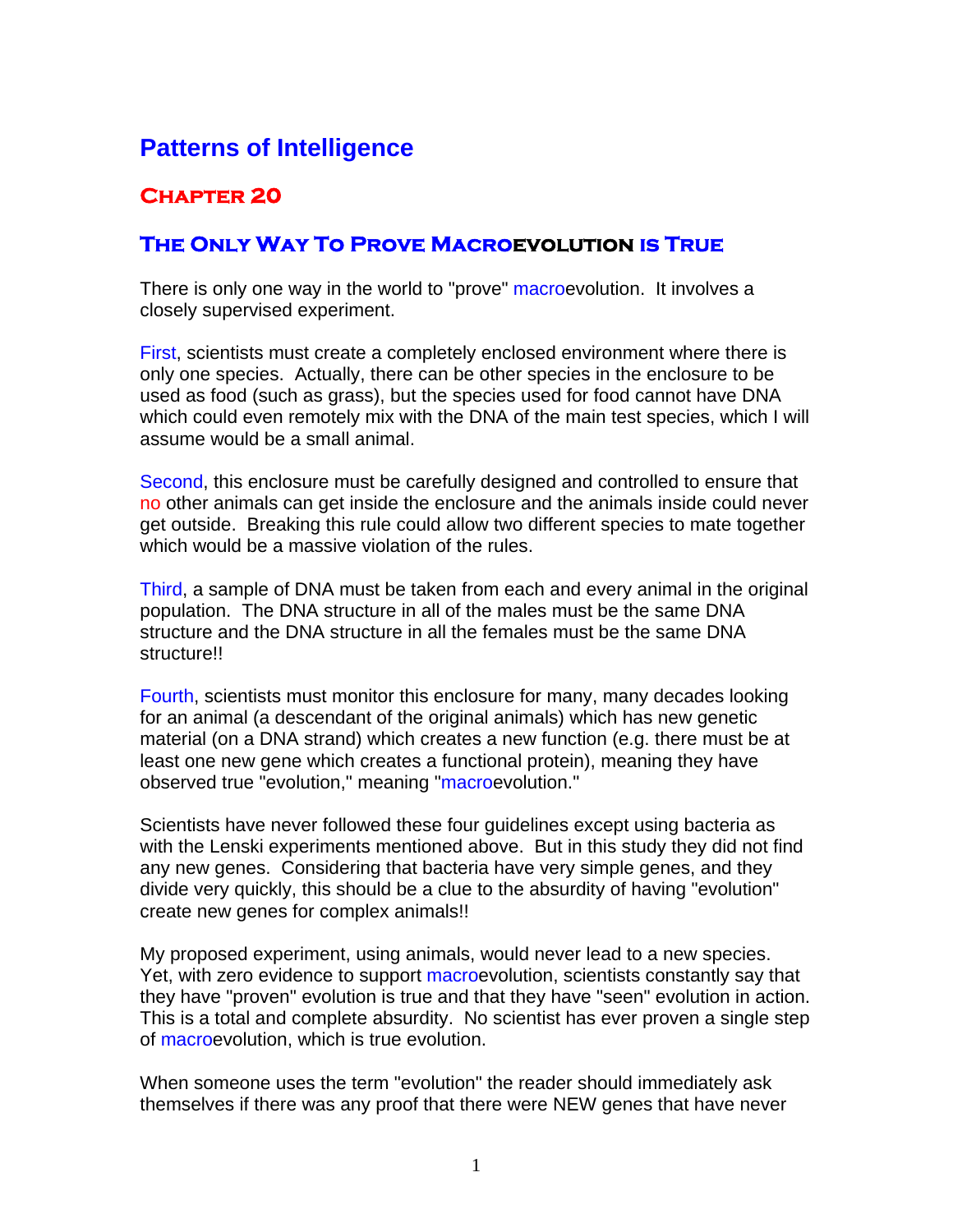existed before on this planet AND that the study was done in a highly controlled facility. The answer is always 'no', what has actually been observed is microevolution.

If you don't clearly understand the difference between microevolution and macroevolution you can very easily be deceived that there is scientific evidence for "evolution." There is no scientific evidence for evolution and there never will be. What there is instead is a great deal of deception!!

## **A Test Question**

Let us consider another quote from Mr. Dawkins book in which he mentioned Lenski. Prior to the quote I am about to mention, he had talked about how much microevolution (without using the actual term) was able to physically change the appearance of animals. This is the quote:

'If so much evolutionary change can be achieved in just a few centuries or even decades, just think what might be achieved in ten or a hundred millions years." (page 37)

He is essentially observing how powerful microevolution can change the physical appearance of animals, without changing their DNA structure. I agree. Then he uses this observation of genetic diversity to imply that microevolution could have powered all of evolution, given enough time!!

In other words, he is implying that microevolution could have powered the evolution between the "first living cell" and human DNA.

Here is your test question: wrong with Mr. Dawkin's logic??

His logic is nonsense because microevolution does not, by definition, change the size or structure of DNA. True evolution, to go from the "first living cell" to human DNA, would require massive changes to both the size and structure of DNA.

For example, even breeders know that there is a limit to how much variety can be achieved with a single DNA structure, such as the DNA structure of a dog.

As another example, you cannot take the DNA of mouse, and use microevolution over a billion years of time, and end up with an elephant.

There are several limits to what a DNA structure can accomplish.

As has already been mentioned, the length of the DNA or RNA of the "first living cell" was assumed to be 200,000 nucleotides. But human DNA is known to be 3.2 billion nucleotides.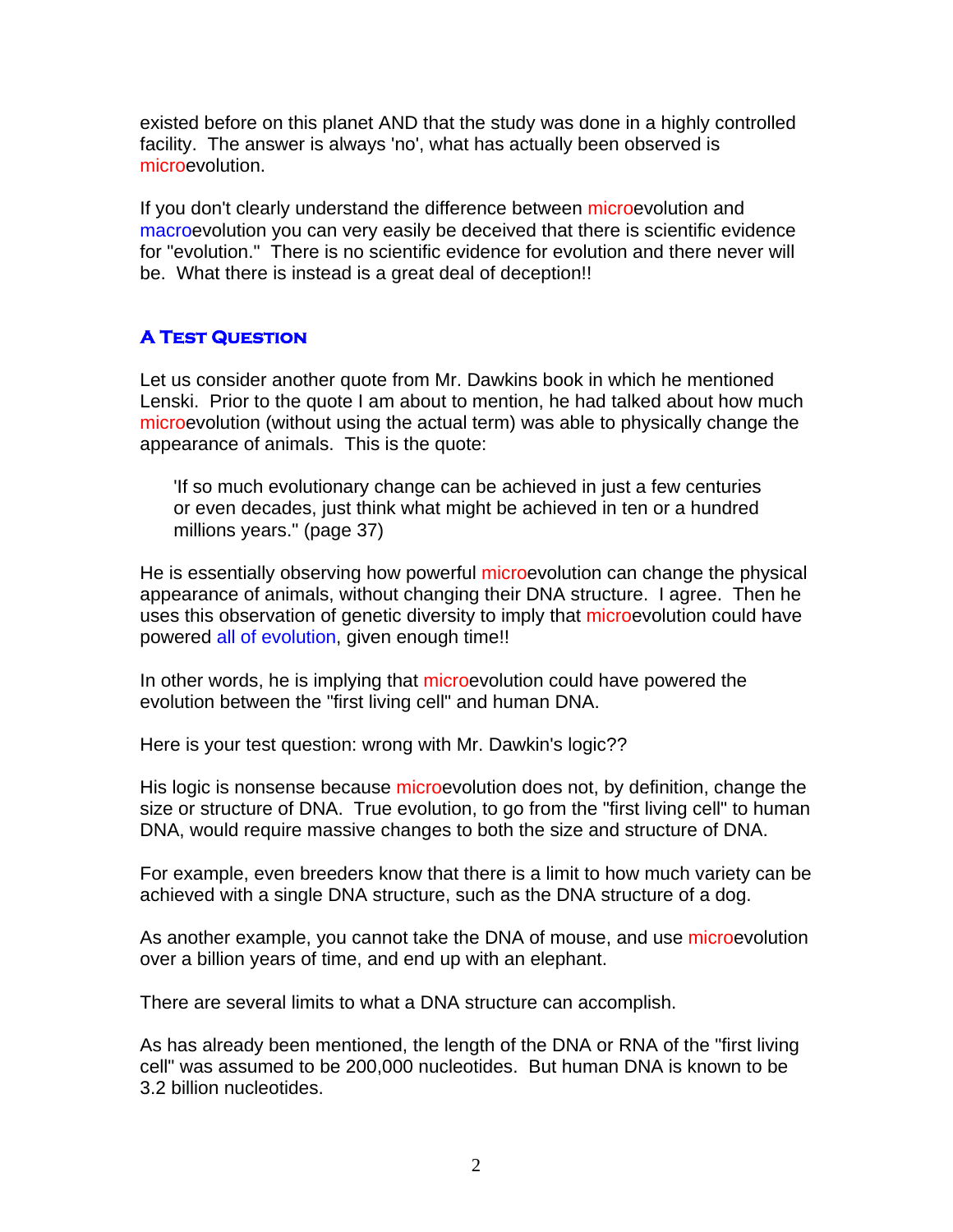Could a human being be created by a DNA strand of 200,000 nucleotides?? As will be seen later in this book, it is mathematically impossible to create a human being using 3.2 billion nucleotides!!

Microevolution, which is the only thing Mr. Dawkins talked about, cannot, by definition, change the length of DNA.

Only macroevolution can change the length of DNA.

You cannot take a 200,000 long DNA strand and create a human being, which is exactly what Mr. Dawkins was claiming!!

Mr. Dawkins never differentiates between microevolution and macroevolution. He only talks about physical changes to animals (i.e. microevolution) and then implies that all of evolution (from the first living cell to human DNA) could have been accomplished by microevolution, if given enough time.

The ONLY way this could happen is if the "first living cell" and human DNA have the same length and the same DNA structure!! If that were true, then microevolution could create human DNA from the "first living cell" DNA or RNA. But this is nonsense.

Remember, microevolution cannot increase the size of DNA, nor can it create ANY new genetic material (such as a new gene), by definition. Thus, because all of Mr. Dawkins examples are from microevolution, then the DNA structure of the "first living cell" would also be the DNA structure of human DNA!!

We know this is not true even without the DNA or RNA of the "first living cell" to look at because we know that different species do not have the same size and/or structure of DNA (Note that there is not always a clear connection between the length of DNA and the complexity of the species, but in general there is a correlation).

He is using a very clever tactic to avoiding the issue of creating new DNA structures, such as creating entirely new genes and entirely new algorithms. He simply says that all of evolution occurred because of microevolution plus a whole lot of time.

In summary, Dawkins is implying that the only difference between the DNA of all species, including the "first living cell" and human DNA, is microevolution. This is absurd. It is bad enough to think that human DNA is **only** 3.2 billion nucleotides long.

As stated above, the DNA or RNA of the imaginary "first living cell" and human DNA have nothing in common. To get from the "first living cell" to human DNA